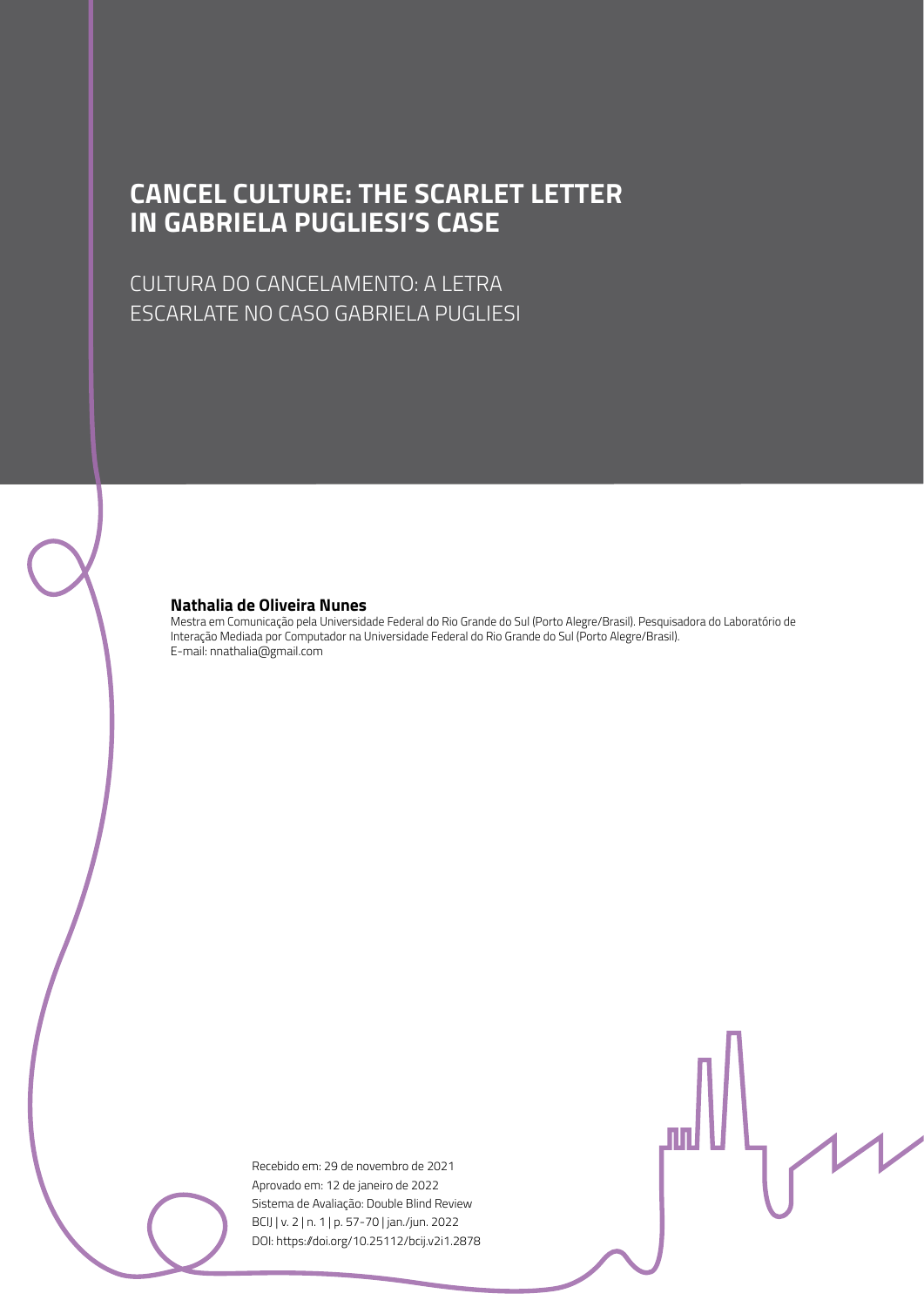

#### **ABSTRACT**

The following paper presents definitions of the cancel culture phenomenon on the internet, bringing concepts based on shame, public humiliation, and reputation according to Solove (2007) and Ng (2020). Focused on digital influencers, draws parallels between public humiliation practices adopted in the Middle Ages - such as a scarlet letter embroidered on clothes – and current ways to promote virtual lynching in social media websites. Through the study of mediatic coverage of Gabriela Pugliesi's canceling, presents an initial framework for the process of canceling digital influencers, taking into consideration the practices of these content creators as it relates to the relationship with the brands and the transformation of private space into public space. **Keywords:** Digital Influencers. Cancel Culture. Public Humiliation.

#### **RESUMO**

O artigo busca apresentar definições para o fenômeno de cancelamento na internet, trazendo conceitos baseados em vergonha, humilhação pública e reputação a partir da análise de Solove (2007) e Ng (2020). Com foco nos influenciadores digitais, traça paralelos entre as práticas de humilhação pública utilizadas na Idade Média – como o uso da letra escarlate bordada na roupa – e das atuais formas de linchamento virtual ocorridas nos sites de redes sociais. Por meio do estudo da cobertura midiática do cancelamento de Gabriela Pugliesi, apresenta um modelo inicial do processo de cancelamento de influenciadores digitais, levando em conta as práticas desses produtores de conteúdo no que diz respeito ao relacionamento com marcas e a transformação do espaço privado em público.

**Palavras-chave:** Influenciadores Digitais. Cultura do Cancelamento. Humilhação Pública.



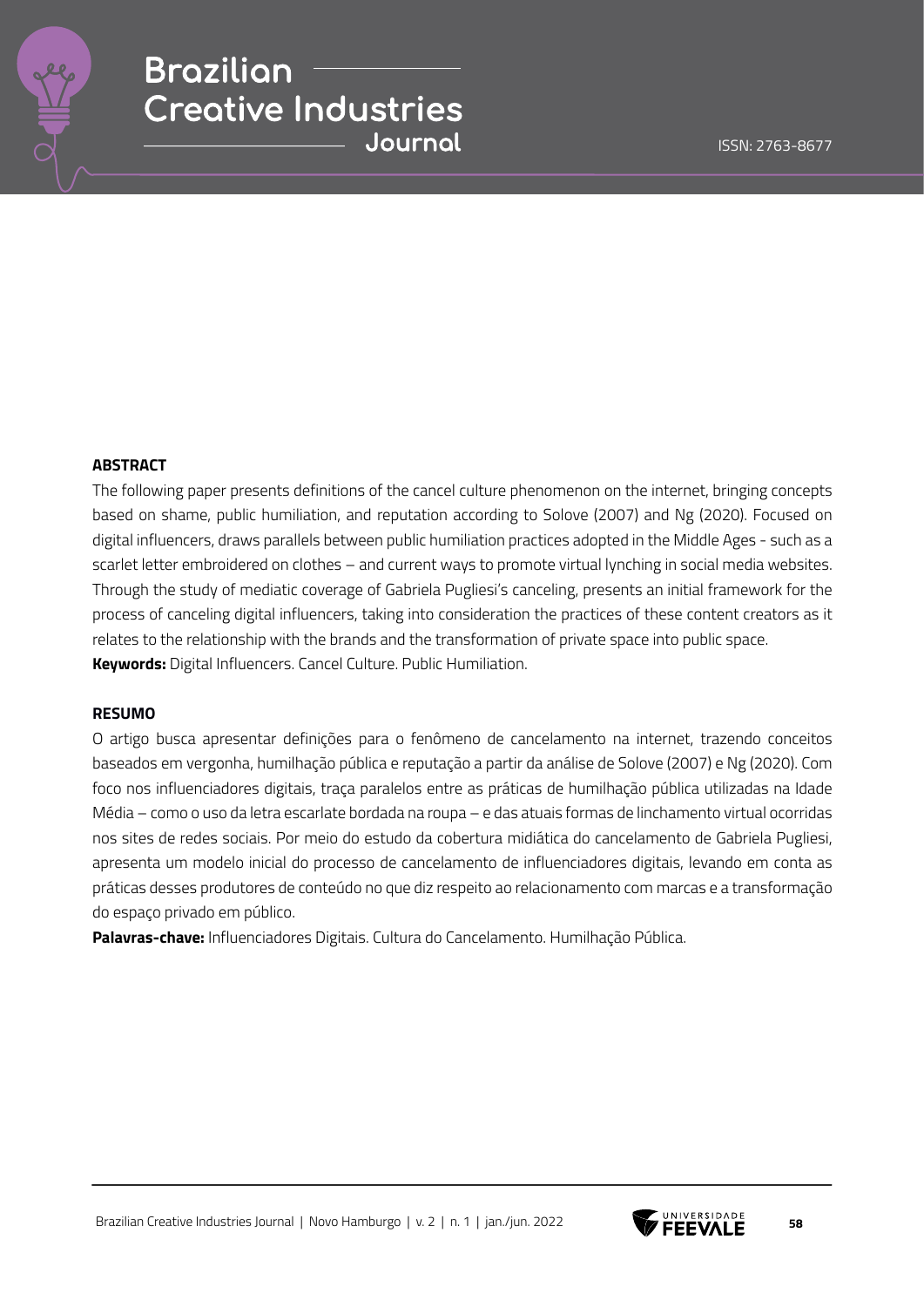

### **1 INTRODUCTION**

Much has been said about how the internet allowed content creators from all sizes to break through the traditional media walls and reach different audiences. Solove (2007) refers to this effect by mentioning that we all became content creators and broadcasters in some way, resulting in a bullish trend in the beginning of the 2000's. Researchers like Shirky (2008) were optimistic about the transformational power of technology in communications, economy and human interactions overall. However, Solove raises the dark side of this process: gossip and rumors also moved over to the Internet, making the information that was once scarce and easily forgettable into permanent and accessible by any search engine. Questionable information – oftentimes fake or slanderous – is available, as well as embarrassing facts that could hurt one's reputation. These records can affect our ability to define our own identities, participate in public activities and even get a job. In a paradox, the huge amount of information available in the web can become a hindrance to civil liberties and privacy.

This process has an impact over all internet users, but its influence can increase in parallel with the exposure and fame of the individual. Thus, the common user is subject to these concerns, but in a smaller degree than that of a public person or even a digital influencer. Karhawi (2017) mentions that an influencer is a professional in the communications field, one that builds relationships with brands, businesses, and people, all converted in monetary gains. Once the nature of their activity is deeply connected with the brands to whom they partner, there's a market imperative for influencers to build, generate and manage a positive reputation in the digital environment. This process revolves around building credit and social capital, creating hubs and engaging a community by their posts.

However, the relationship that influencers establish with their audiences doesn't follow the transmissionist communication model, according to which influencers would act as broadcasters to a passive audience, who just consumes or adopt habits defended by them. The audience that engages with digital influencers is consistently active and, in some cases, stands up against messages developed by the creators. This reaction, that oftentimes occurs by a massive number of negative mentions or even derailing hashtags on Twitter and Instagram, originates what we call "cancel culture". The goal of this article is to present some definitions to the phenomenon and, by leveraging pieces of media coverage from the recent episode with Gabriela Pugliesi, map the process of canceling digital influencers.

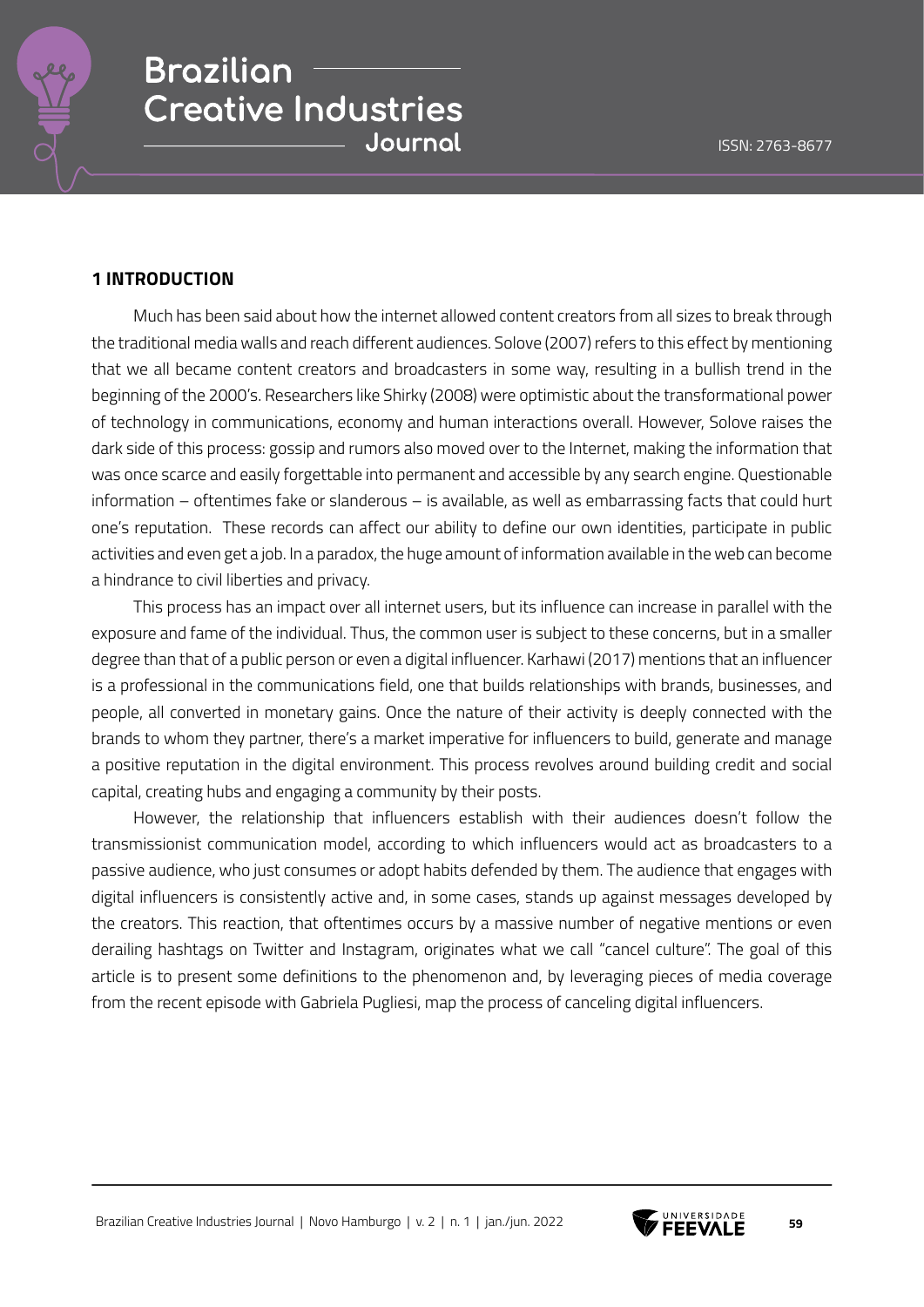

### **2 CANCELLING: REPUTATION AND PUBLIC SHAMING ON THE INTERNET**

Ng (2020) defines cancel culture as the withdrawal of any type of support – rather it's site views, social media followers, purchase of sponsored products by an influencer, etc. – to those that are judged for doing or saying something unacceptable or highly problematic. The author emphasizes that these faults often occur under a social justice perspective, especially as it relates to topics like sexism, homophobia, racism, and bullying. Although Ng traces back to the first mentions of "canceling" on Twitter in 2015, the #MeToo movement is considered one of the starting points for these types of behavior on the Internet. With the purpose of exposing sexual harassment and giving voice to the victims, the same force that was once used with a laudable goal started to present the perils of mob mentality. In this specific case, Harvey Weistein, - the culprit that eventually went to trial for these crimes - didn't have social media accounts to be effectively cancelled. However, a significant number of individuals that were subsequently accused felt the effect on social media, including actor James Franco and singer R. Kelly. It's also relevant to notice that in this case, the men that were accused were charged and faced legal restrictions – which didn't seem to be the case for the cancel effect moving forward.

Hou, Jiang e Wang (2017) state that public shaming acts – that were transposed to the Internet and constitute the core of cancel culture – reflect a form of vigilantism, by which people enforce social control when the established order is under a threat of transgression. Still exploring this concept, authors sustain that this vigilante role is defined by external sanctions happening via the Internet, with the inherent capacity to broadcast information much faster and breaking through geographical and cultural barriers, which makes its effect particularly pervasive. Following up on the discussion about vigilantism, Ng (2020) argues that cancel culture usually takes place among groups that were previously silenced, finding in this form of activism a way to attack the power held by those traditionally privileged by their genre, race, etc. It's also worth noticing that the confrontational behavior quickly escalates to mass trial, getting to a point of harassment. The result is that individuals that would be guilty of violating social norms (and even civil rights) become subjects of online shaming.

Public shaming is not a new form of social coercion – quite the opposite, as it's part of human's history in a plethora of different practices. Vries (2015) presents a list of examples such as flagellation, branding, amputating thieves' hands, and public execution. One of the most famous is the scarlet letter, that was attached to one's clothing to highlight illicit behavior, a central plot in Nathaniel Hawthorne's romance. In the novel, the main character carries the scarlet letter "A" embroidered in her chest, qualifying her as an adulteress. All these forms of public shaming serve the purpose of acting as a reminder to the wider community and punishing the blameworthy behavior. Some of them are still used (for instance,

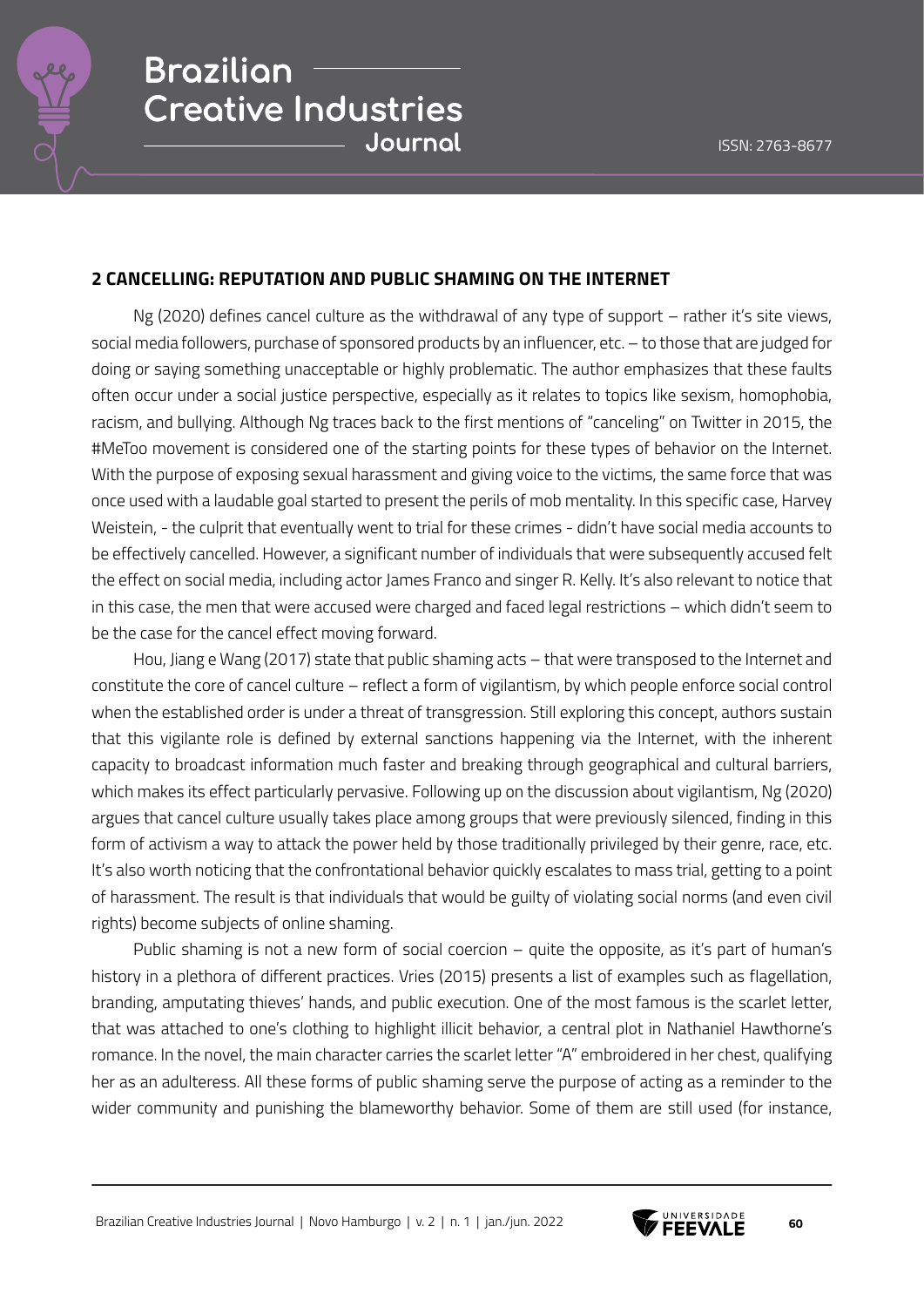

wearing visible jackets for community service in the UK), although the author argues that the relative power of them diminished as populations increased and families migrated to the cities, as well as with prisons becoming institutionalized. Therefore, once the community ties became weaker, public shaming lost its strength as a penal technique and deterrent act.

Enter the Internet promoting closeness between groups that were once geographically far away. Now, these groups can form communities of interest and interact in social media sites, which is the case of Twitter. In that way, shaming doesn't happen in a public space, in front of the neighborhood and acquaintances, but in the virtual settlement. The threat to character and reputation, however, remains the same (or even bigger, considering the reach of internet communications). Solove (2007) states that reputation is also a dimension of the self, something that affects our own identity. Beyond its internal influence in our inherent values, reputation affects our ability to perform basic activities among society. We depend on each other to form friendships, to have dialogues and even get jobs and establish commercial relationships. Without cooperation – a consequence of respect – our actions and achievements may lose their purpose. Without reputation, even our own speech (although free) finds a deaf audience. In a certain way, as the author states, our own freedom depends partially on how society judges us.

Beyond the individual liberty perspective, reputation is also a currency for relationships: we decide who to trust based on their reputation. Trust and believing one's words are the foundation for social order. Solove (2007) states that, beyond offering individuals the opportunity to defend themselves against dishonesty, reputation also plays a social control role. By making sure that people are responsible for their acts, reputation offers a strong incentive for conformity with social norms and the satisfaction of other's expectations. Hou, Jiang and Wang (2017) write about the theme stating that online shaming can help to reestablish social norms that were broken by the offender, stopping him or anyone else from attempting the same again. Thus, the authors point to conformity with social norms and, therefore, regulation of the self and the others as a reason for cancelling someone. Following through this idea, another reason for cancelling would be to exercise social control, in hopes to increase ties between groups and avoid deviations, reinforcing a certain type of behavior as acceptable and respectable within a community.

Vries (2015) confirms this point of view by stating that public shaming can be a way to regulate social norms – regular behavior rules that coordinate human interaction. They compound multiple areas of life, guiding behaviors and affecting our perceptions as it relates to one another. The maintenance of these social norms is achieved by informal sanctions, and with that in mind, shaming and humiliation can play an effective mechanism. Elster (2009) goes further by mentioning there's a social obligation to expose those who violate pervasive social norms, which seems to have quickly spread through the

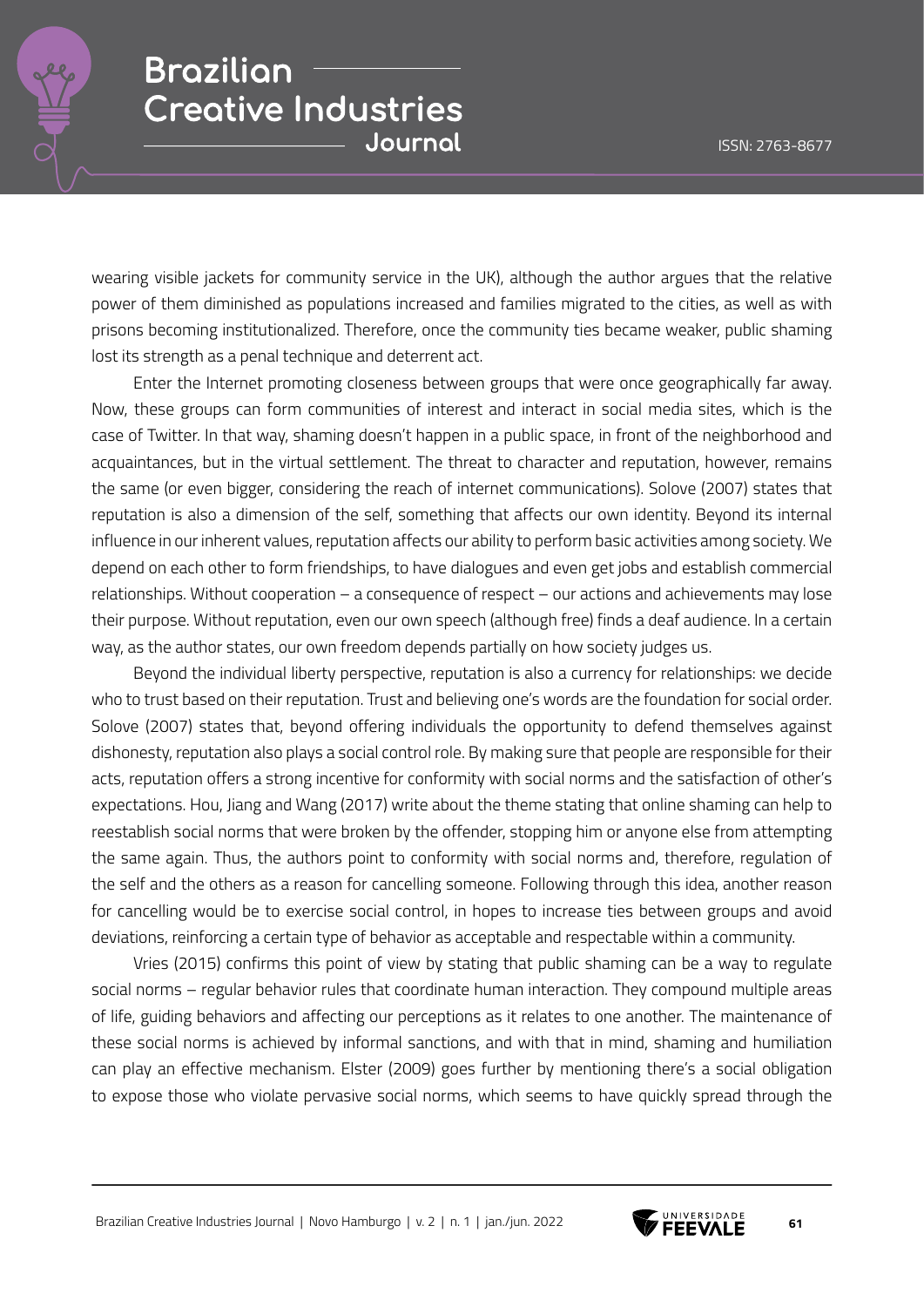

cyberspace. Considering the abovementioned definitions of cancelation and taking Vries (2015) approach, some basic characteristics for virtual shaming are adapted below:

a) Cancellation targets individuals or brands (even though it usually happens with individuals).

b) Cancellation is conducted by regular individuals, instead of Government or public and private institutions.

c) The behavior that leads to cancellation can be legal or illegal but is always judged as immoral or unethical.

d) The audience of social media plays a critical role as a facilitator and broadcaster of public shaming.

Considering influencers, it's worth noting that a key aspect is the impact on their reputation, which constitutes a critical factor for monetizing their work. Ortiz (2016) states that celebrities are an outcome of modern mass media, associated to some sort of production line of fame – which is evident in the work of building and sustaining an audience done by digital influencers. Ortiz's point resides in the fact that mass media plays an important part in this process, offering to people a variety of opportunities that can equally integrate them on social. These opportunities are the building block of the process that allows an unknown individual to reach fame only by leveraging social media.

However, the same democratization of social roles comes with a price: while the consolidation of the celebrity status is happening faster, the same status can fall apart in a short timeframe, representing its ephemeral character. A hallmark of the society we currently live is the loss of individuality and the transformation of public spaces, a key phenomenon for the rising of celebrities: "to transform in something worthy of attention, the individual cannot be confined to its privacy; said privacy needs to be projected in a field shared by public opinion" (ORTIZ, 2016, p.675). But aren't influencers subject to cancelation exactly because of this loss of public space? To analyze further into these questions, we propose the case study of the Brazilian influencer Gabriela Pugliesi.

### 2.1 GABRIELA PUGLIESI AND A LONG HISTORY OF CANCELLATIONS

According to the dossier published by Área de Mulher from R7, Gabriela Pugliesi is one of the most well-known digital influencers in Brazil, considering she has over four million followers on Instagram. Her content is focused on lifestyle, sharing tips on exercise and sports, healthy diets, travelling, spirituality and nature connectedness. Despite positioning her account as a personal profile, the influencer promotes her work, exhibiting contacts for professional partnerships in her bio, as shown in PIC 1:



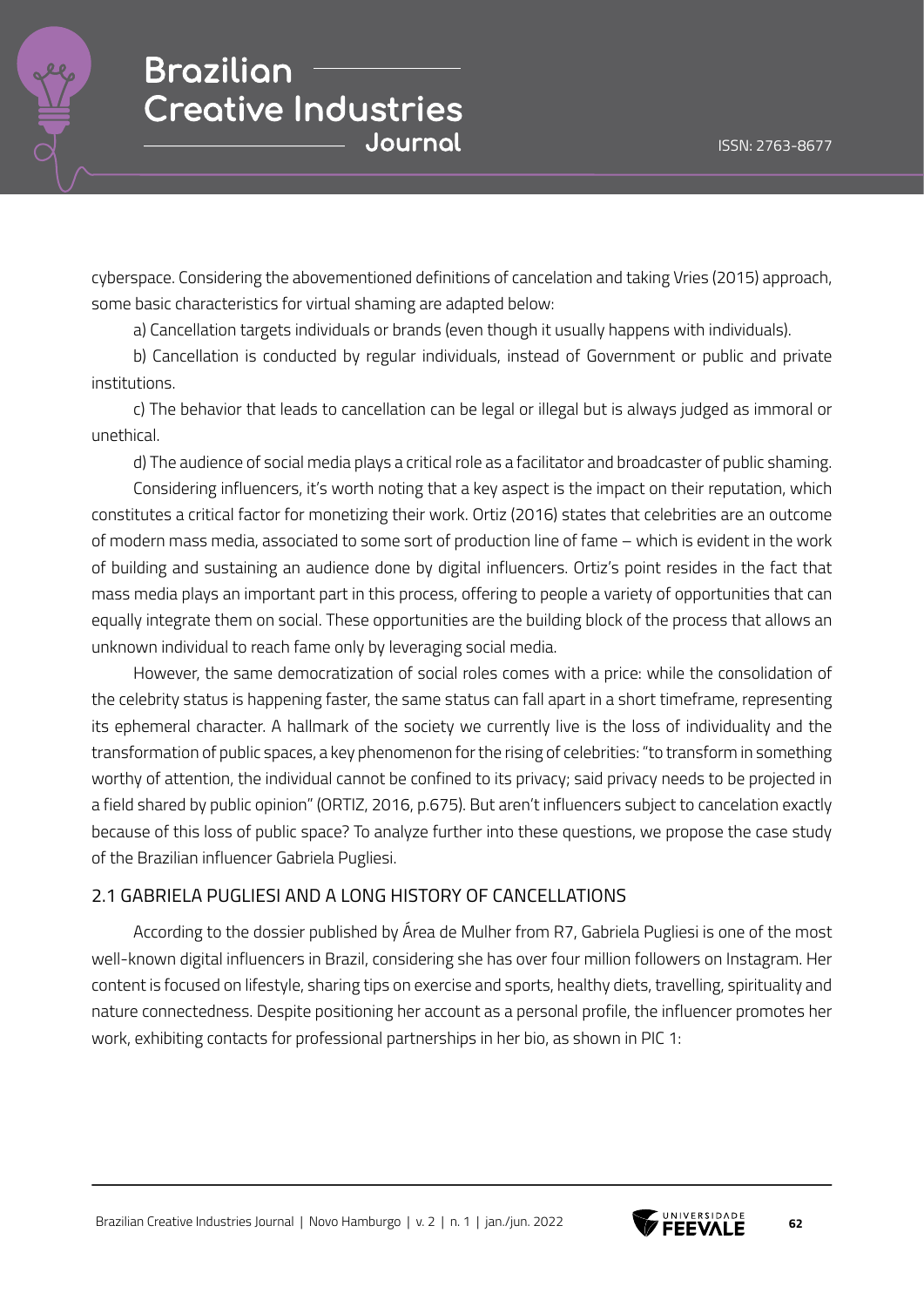

|  | gabrielapugliesi ♥<br>Seguir                                                                                               |
|--|----------------------------------------------------------------------------------------------------------------------------|
|  | 12.891 publicações<br>4,2milhões seguidores<br>1.181 seguindo                                                              |
|  | Gabriela Pugliesi<br>Positive Vibes<br>Veggie Girl<br>Keep Learning<br>contato@mapbrasil.ag / contato@gabrielapugliesi.com |
|  | caixa postal:79938 cep-04544-970<br>bit.ly/3iPDtmE                                                                         |

**Picture 1: Gabriela Pugliesi's Instagram Bio**

#### **Source:** https://www.instagram.com/gabrielapugliesi/?hl=pt-br

Moving forward with the description provided by R7 dossier, Gabriela decided to transform her lifestyle at the age of thirteen, enrolling at the gym and adopting healthier habits. Her career as a fitness blogger began in 2012, with Instagram publications showing her body transformation. Pugliesi is graduated in industrial design, and before starting her project on the Internet, she used to work at a jewelry store. In 2013, she quit her formal job and started to focus exclusively on her blog, Tips4life. On this blog, Gabriela promoted healthy diet tips, physical exercises and other topics related to the fitness universe. As she gradually became well-known on the Internet, brands started to reach out looking for partnerships, merchandising and even creating special products with her name. Nowadays, aside from the blog, Gabriela owns a Youtube channel – Vendi meu Sofá – in which she posts a series of interviews with celebrities talking about lifestyle. Even though the platform has over 700K subscribers, its on Instagram that Gabriela holds most of the interactions, and where she establishes frequent contact with her followers by posting *stories*. It's also on this channel that she promotes brands by leveraging sponsored posts, which are responsible for a huge part of her revenues as an influencer.

Meanwhile, Pugliesi's journey on social media is stained by controversies, especially with labor unions. In November 2015, on videos shared on her Snapchat profile, the influencer suggested her followers who wanted to lose weight should have send *nudes* to their best friends, authorizing them to publish the pictures in case they failed their diets, as punishment. The Regional Union of Nutritionists published a repudiation letter against non-professional advice on weight loss, qualifying such acts as irresponsible. Besides, the union filed a lawsuit against Gabriela based on illegal exercise of the occupation. Despite all that, the fitness blogger was cleaned from all charges in 2017. Constantly accused of promoting weight

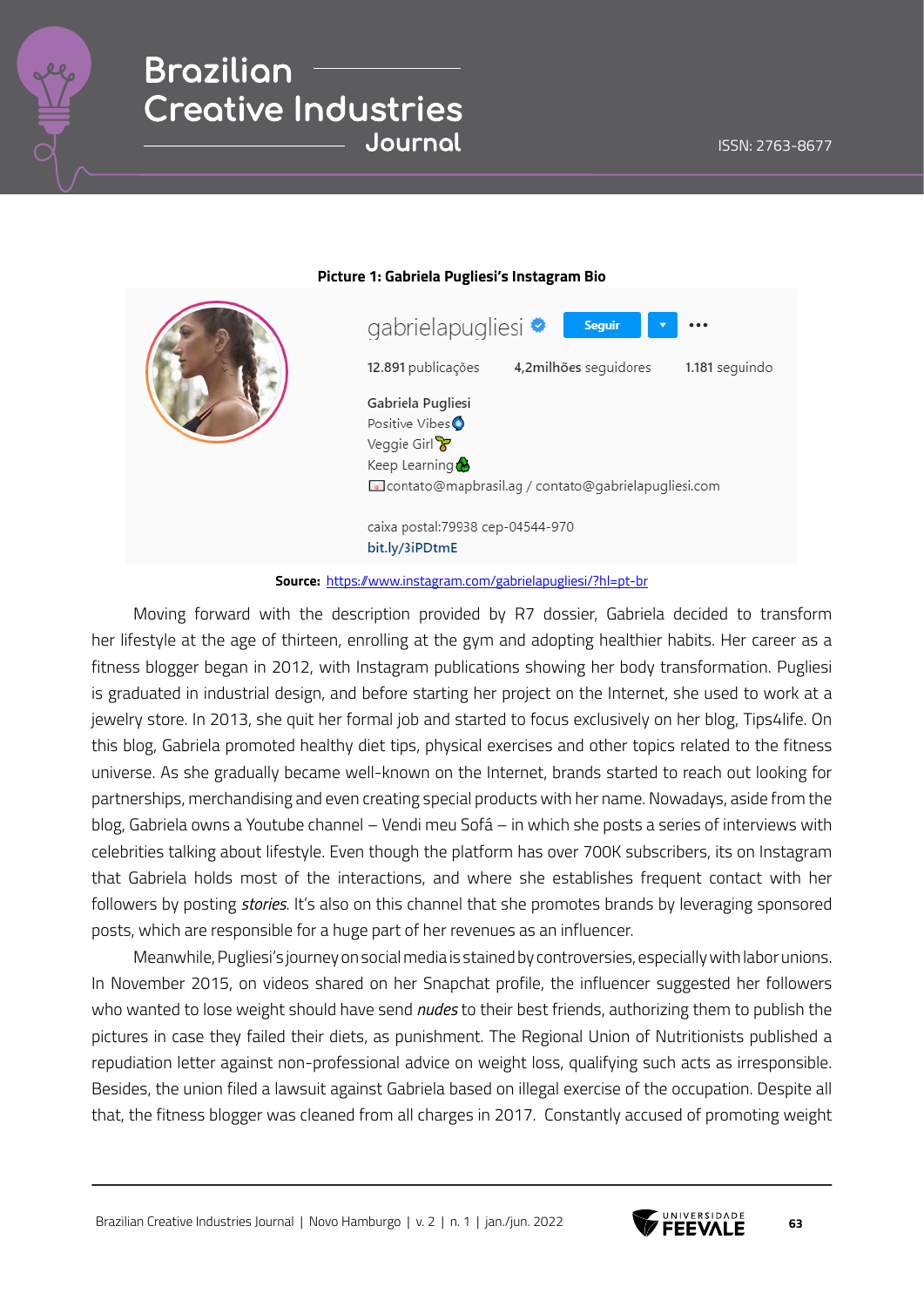loss at all costs, the influencer received a criminal complaint by Rio de Janeiro and Espírito Santo's Regional Union of Physical Education for illegally exercising the trade, as the newspaper O Globo reported back then. Gabriela was allegedly teaching gymnastics classes at Praia da Barra, during a commercial event.

While these incidents certainly received media attention, none of them was so damaging to Gabriela's reputation as the event that happened during the coronavirus pandemic. In the second week of March, at the beginning of quarantine and social distancing in Brazil, the influencer's sister got married in Trancoso – which resulted in a lot of guests contaminated by the virus, including Gabriela herself. Right after that, the blogger posted content on her Instagram praising the bright side of the pandemic, which led to accusations of romanticizing the virus and ignoring her own privileges in contrast with many deaths occurring in Brazil. The post, whose title was "Thank you Coronavirus" was deleted from her social media right after the negative coverage.

A few weeks after recovering from Covid, Gabriela hosted a party at her house on April 25th, in São Paulo. She gathered a group of friends and influencers at her residence, disrespecting recommendations to avoid meetings and crowds, even within private houses. The fitness influencer hosted a party of approximately ten guests and published photos and videos on her Instagram account – both on her *feed* and on her *stories,* where one can see guests with no masks or any kind of protection.

The negative impact was immediate, with a lot of comments from her followers on Instagram and Twitter, causing Gabriela to delete the images a couple of hours after posting it. Nonetheless, the action wasn't enough to avoid public shaming, even after posting an official statement in the following afternoon. In a video, the influencer apologizes, stating she drank too much and regretted her irresponsible and immature actions. Gabriela kept facing harsh critics on the comments of her post, being called out by followers and celebrities that despised her actions. Some of the Twitter posts are presented on PIC. 2, PIC. 3 and PIC. 4:

#### **Picture 2: Twitter Comments**



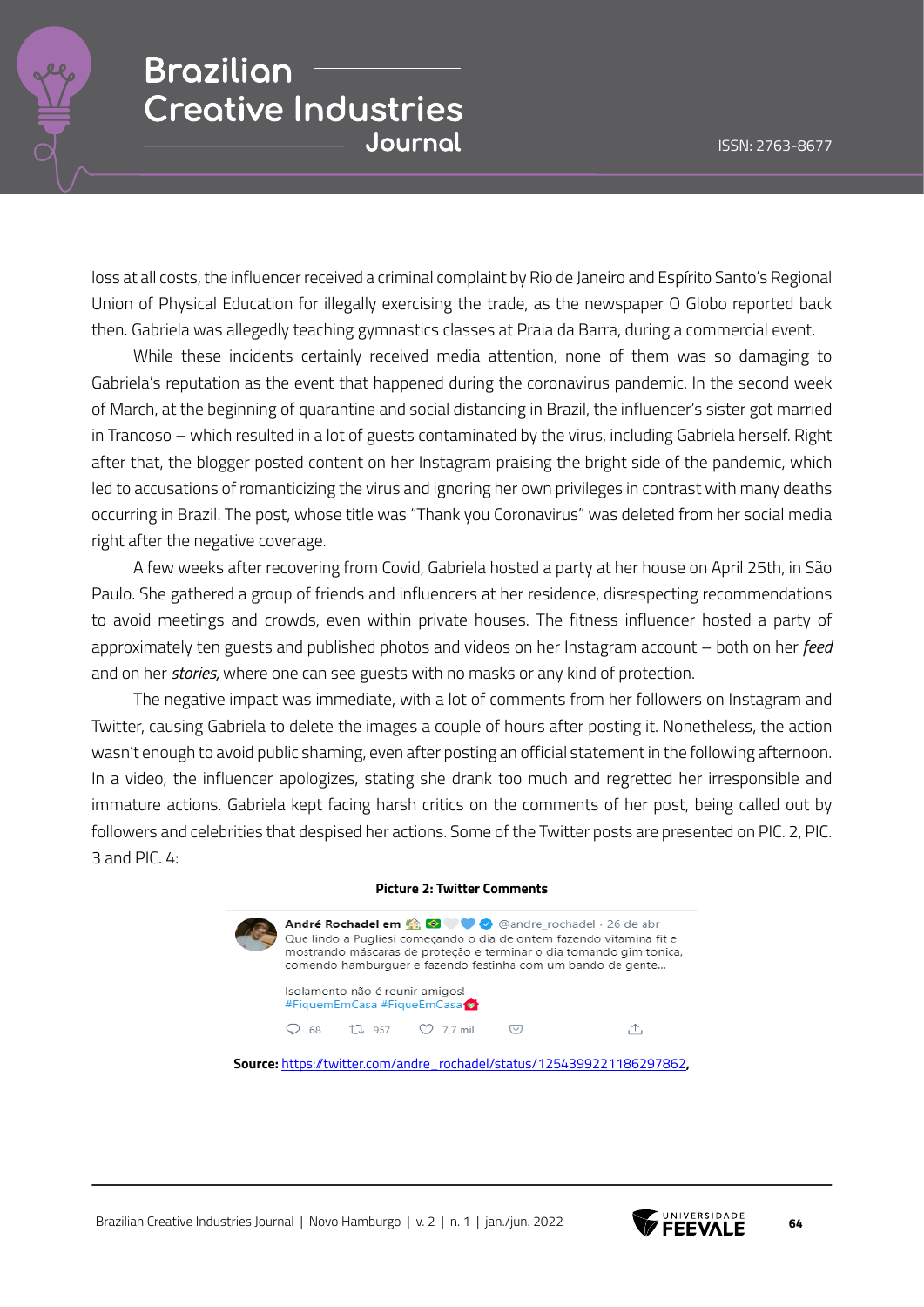

#### **Picture 3: Hostile Comments on Twitter**

OBERON ▼ 1 ± @eduardopaixao38 · 26 de abr Gabriela Pugliesi fazendo festa em plena pandemia. E a única coisa que me ocorre é: por que as pessoas insistem em transformar gente estúpida em celebridade?



**Source:** https://twitter.com/eduardopaixao38/status/1254393521399832576**,**

#### **Picture 4: Cancellation comments on Twitter**



ANTIFA @legalizandra · 26 de abr todo dia a pugliesi dando um novo motivo pra ser cancelada essa mulher é uma vaca imbecil como pode ainda ter alguma credibilidade? geração saúde de quem?



**Source:** https://twitter.com/legalizandra/status/1254393687473348610

Brands who used to partner with Gabriela also faced intense backlash on social media. Multiple users searched for brands' social accounts, demanding a statement about the influencer behavior, and

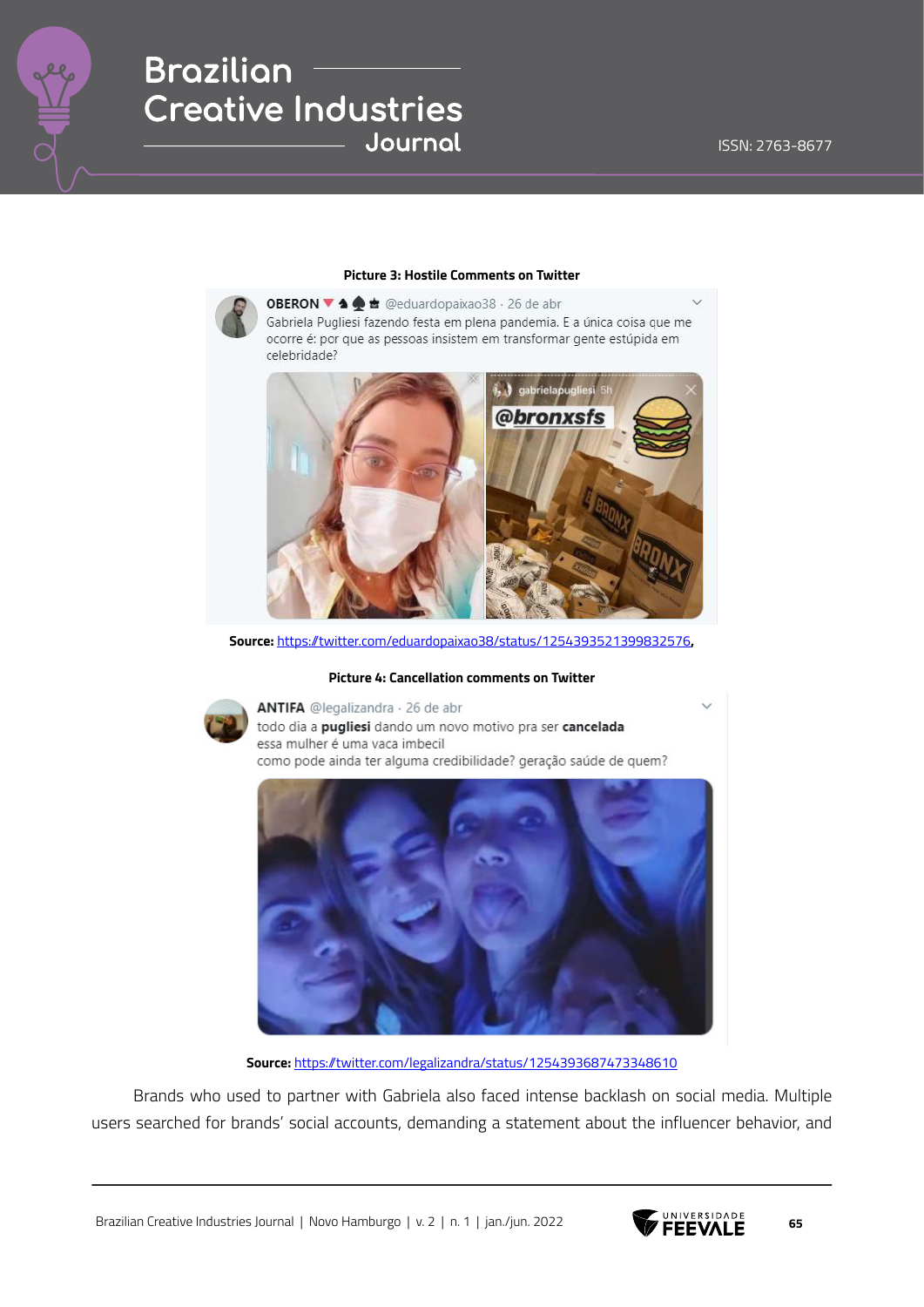threatening the corporate reputation of said companies. As an outcome, brands worked to separate themselves from the blogger, reinforcing this attitude through social media posts. According to G1, Grupo Hope, Rappi, LBA, Baw Clothign, Mais Pura, Evolution Coffee, Desinchá, Liveup, Kopenhagen and Fazenda Futuro released official statements against Gabriela's actions, following up with the immediate suspension of commercial partnerships with her. While some brands didn't specifically address the topic, others were very outspoken about the disagreement, as one can see in Liv up's post in PIC 5:

### **Picture 5: Live Up breaks contract with Gabriela Pugliesi**



Não incentivamos atitudes que possam colocar a saúde de qualquer pessoa em risco, assim, estamos suspendendo todas as ações que tínhamos programadas com a influenciadora e adiantamos que esse é nosso posicionamento em qualquer outra situação similar. 12:47 PM · Apr 26, 2020 G)

#### **Source:** https://twitter.com/livupoficial/status/1254452270831407105

The result of these contractual losses, in numbers, was estimated by Folha in approximately three million reais. The math was done through a research led by Brunch, a company responsible for managing influencers and their careers. In a nosedive, Gabriela lost more than 150K followers and deactivated her Instagram account, coming back to social media in the end of July, nearly three months after the fact. Deactivating her Instagram account was considered a strategic move, since the effort avoided further losses of followers (when Pugliesi got back to the social media platform, her number of followers was restored to that of the moment when she froze her account).

### **3 CANCELATION PROCESS: AN INITIAL FRAMEWORK**

The events that followed Gabriela's party are a practical example of the cancelation definition that Ng (2020) introduces: right after images of the event going viral, there's been an escalated process of withdrawal of support, both from the audience and associated brands. Pugliesi lost followers, engagement, sponsors, and contracts because of her problematic actions. In that sense, the fact is in line with criteria mentioned by Vries (2015): although her demeanor wasn't illegal, it was judged as extremely unethical during the quarantine and social distancing period, when society held an informal pact to avoid gatherings, keeping relationships limited to those living in the same household.

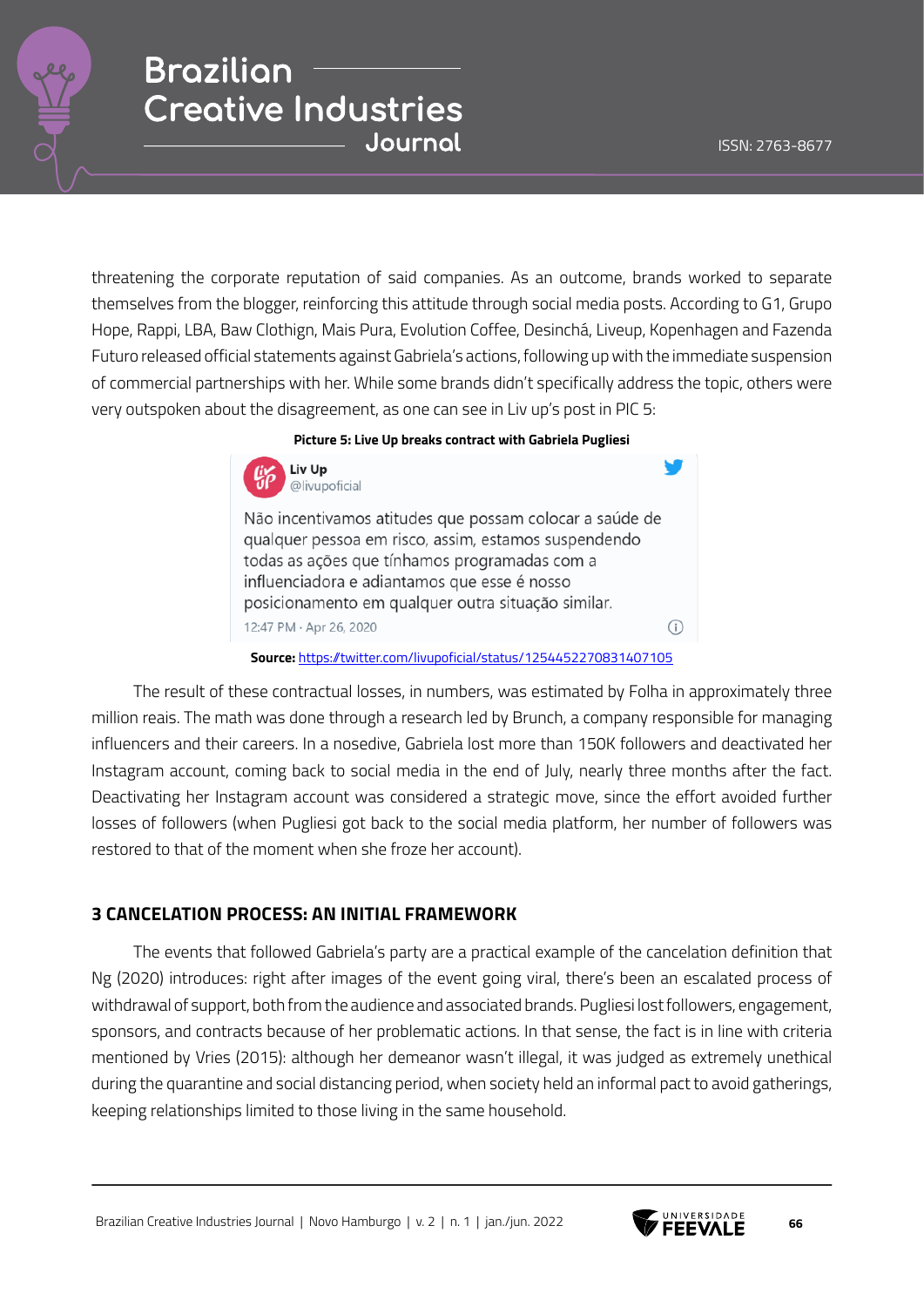Still on the social pact topic, it's worth raising Hou, Jiang and Wang's (2017) vision, reinforcing that cancelation is oftentimes used to reestablish social norms that were violated, keeping up the surveillance on deviant behavior. The months of March and April 2020 were the beginning of the pandemic in Brazil, a time during which many governments and the media recommended total isolation, guiding people to only leave their houses to execute critical activities. Gabriela's party broke this informal rule, causing the vigilantism mentioned by the authors. Beyond the quick escalation that usually happens on social media, there's an aggravating point: the celebrity status held by the influencer contributed heavily to the widespread of the cancelation. Since exposing her routine on the Internet and opening her intimacy to build a relevant reputation for her affiliate brands is part of Gabriela's job, she was way more vulnerable to crisis than a regular social media user.

Modern society doesn't engage in public shaming with the tools mentioned by Solove (2007), such as maiming or the scarlet letter from Nathaniel Hawthorn's book. However, one could argue that the scarlet letter left the local community and was transferred to social media, affecting one of the most important assets for digital influencers: reputation. Aside from playing a critical role to monetize their jobs, since content creators rely on trust from the audience and from the brands to dialogue and endorse products, there's another layer related to identity and how we insert ourselves in the world. Gabriela Pugliesi's actions, while questionable from an ethical and moral standpoint, were repelled in a way that not only her professional relevance was damaged, but even her own values and beliefs. Cancelling silenced the blogger, stopping her from having a dialogue with her audience, which one can see even in the video where she apologizes for her actions.

Pugliesi's speech landed on a hostile and deaf audience (SOLOVE, 2007) once there was no willingness or respect to engage or even react to her statements. Brands continued to push back, comments were increasingly slanderous, up until the point where the woman withdrew from social media, deactivating her account for nearly three months. It's a digital ostracism process: just like leprous people were excluded from the old communities, Gabriela was expelled from the "virtual village", having a trial executed by a vigilante mob. While her actions were irresponsible, they are beyond the focus point of this discussion. More than stating a value judgement over her demeanor, the point authors bring up is how social media mobs are capable of silencing people, without a formal or any type of civil action to back their decisions up. There's a huge difference between Harvey Weistein's crime (which in fact went to trial) and the scandals involving celebrities, but the point here is to highlight how social media can move from a tool that gives voice to these minorities and amplifies protests, to a vigilantism asset.

Considering these facts and taking the model designed by Vries (2015) as a starting point, we propose an initial process outlining the steps to cancelling digital influencers:

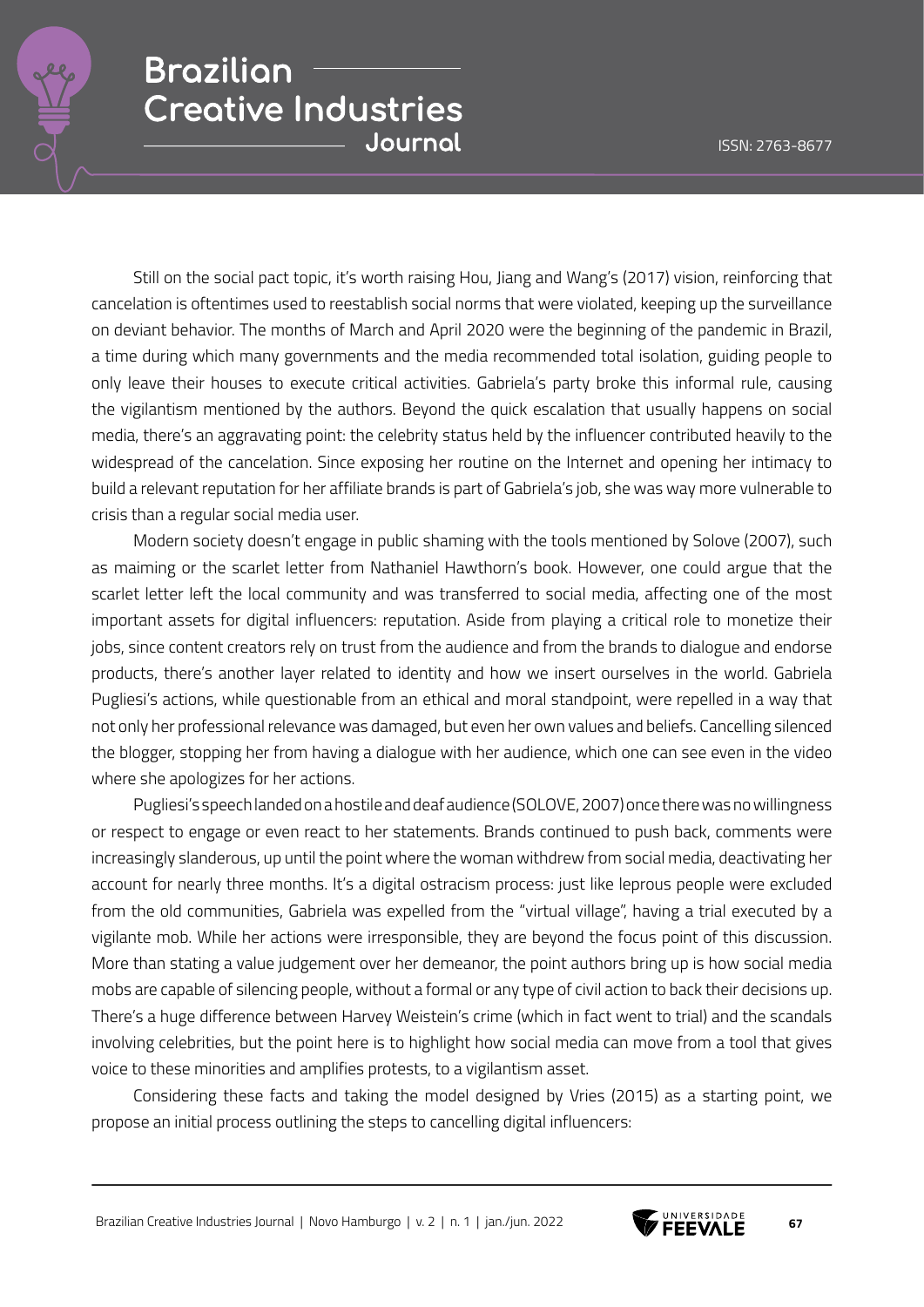

a) Influencer establishes reputation: processes of content creation and authority building, involving the transformation of private into public space with the goal of attracting and managing an audience (the production line of fame, as stated by Ortiz, 2016).

b) The audience builds expectations and, therefore, develops a vigilante type of behavior related to social norms and exemplar conduct, in line with the reputation established through the content published on social media.

c) Exposure of vexing and immoral behavior (considering the established social norm), although not necessarily illegal. (Vries, 2015).

d) Audience reaction, leading up to a reputation pushback and sanctions as it relates to the influencer voice and speech, getting to the point of breaking up contractual partnerships and sponsored agreements. It's the de facto cancellation, which may or may not come with a formal apology and time away from social media (freezing accounts, just like Gabriela Pugliesi did).

### **4 FINAL CONSIDERATIONS**

The goal of this article was taking the theoretical approach proposed by Solove (2007) and Ng (2020) to present a discussion on public shaming and reputation. Hou, Jiang and Wang (2017) and Vries (2015) are authors that draw parallels between publish shaming methods used in Middle Age and their transposition to the Internet. They affirm this can be considered the building block of cancel culture. Aside from that, Karhawi (2017) and Ortiz (2016) present definitions of digital influencers and discuss the role of celebrities that, because of the nature of their jobs, are exposed to way more hate speech and repel on social media.

To follow through with the goals of presenting cancel culture definitions and draw na initial model of this process, we leveraged a theoretical review combined with analysis of fragments from media coverage of the episode that happened with the famous Brazilian influencer Gabriela Pugliesi. As a result, we got to a process made up from four stages: influencer builds reputation, expectations and vigilante behavior are established by the audience, vexing facts are exposed and then the audience reacts (the cancelation itself).

It's worth noticing that this is an initial proposal. Thus, it's necessary to go deeper in each of these phases, to delineate the process and point dynamics between influencers, audiences, and brands. Once the cancelation theme is recent and in early stages of scientific debate, future research is necessary, especially pointing to other factors that play a key role in building celebrity status for influencers, such as social capital, authority and even reputation on its own. Besides, one area that was not contemplated and deserve attention in following studies is the rebound after cancellation, which puts a question mark

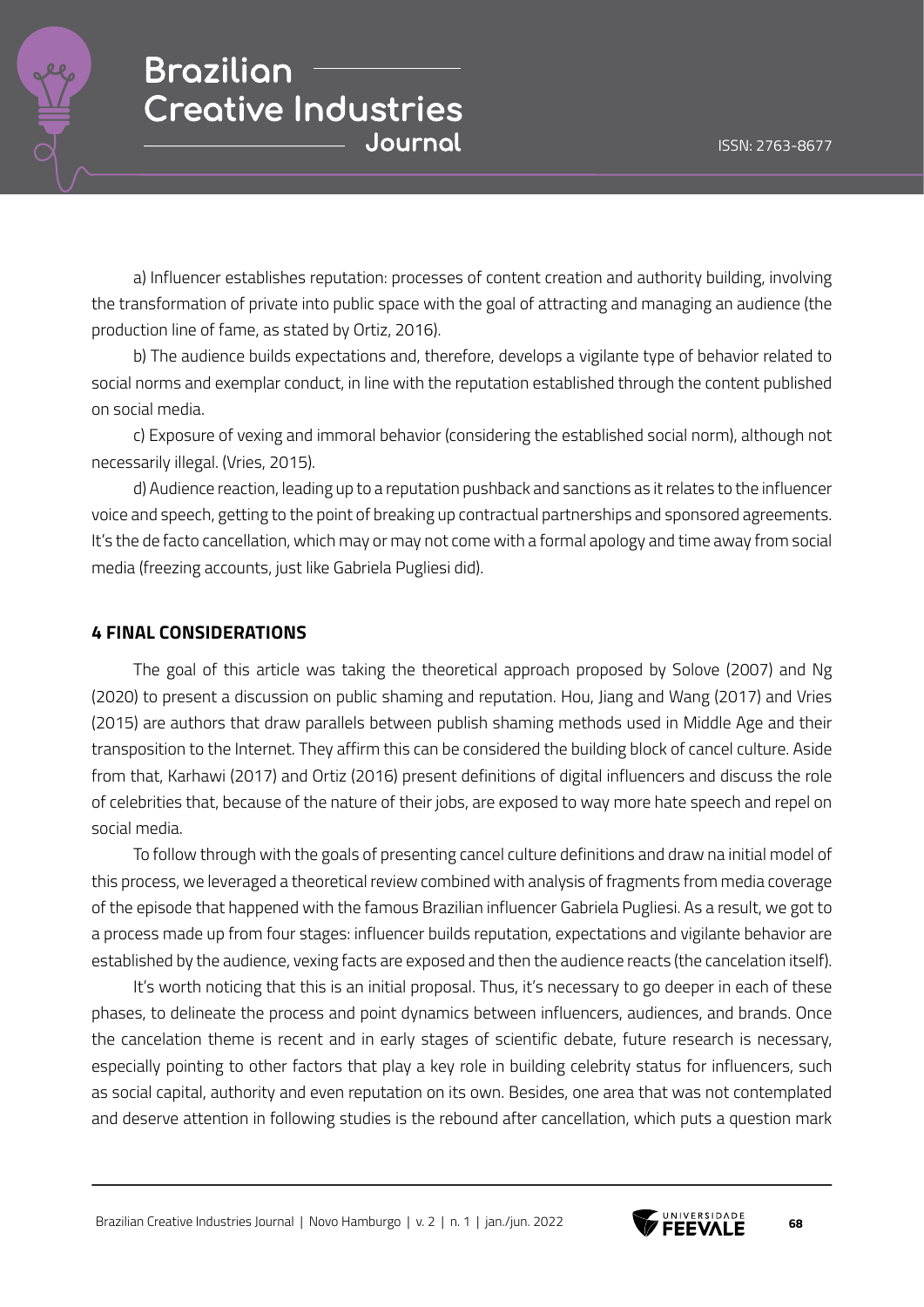

on how effective the virtual shaming goes as it relates to the financial impact and follower base of the professional under scrutiny.

### **REFERENCES**

GABRIELA Pugliesi pode ter tido prejuízo de R\$ 3 milhões ao dar festa em quarentena. **Folha de São Paulo**. São Paulo, 2 de maio de 2020. Available at: https://f5.folha.uol.com.br/celebridades/2020/05/ gabriela-pugliesi-pode-ter-tido-prejuizo-de-r-3-milhoes-ao-dar-festa-em-quarentena.shtml . Access on: September 28th, 2020.

GABRIELA Pugliesi tem contratos suspensos após fazer festa durante quarentena. **G1**, Rio de Janeiro, 27 de abril de 2020. Available at: https://g1.globo.com/pop-arte/noticia/2020/04/27/gabriela-pugliesi-tem-contratos-suspensos-apos-fazer-festa-durante-quarentena.ghtml. Access on: September 28th, 2020.

HOU, Yubo; JIANG, Tonglin; WANG, Qi. Socioeconomic status and online shaming: the mediating role of belief in a just world. **Computers in Human Behavior**, v. 76, p. 19-25. Elsevier, 2017.

KARHAWI, Issaaf. Influenciadores digitais: conceitos e práticas em discussão. **Comunicare**, São Paulo, v. 17, p. 38-42, 2017.

NG, Eve. No Grande Pronouncements Here...: Reflections on Cancel Culture and Digital Media Participation. **Television & New Media**, v. 21, n. 6, p. 621-627. Sage, 2020.

ORTIZ, Renato. As celebridades como emblema sociológico. **Sociologia & Antropologia**, v. 6, n. 3, p. 669– 697, dez. 2016.

PERILO, Bruna. Gabriela Pugliesi, quem é? Biografia, carreira, vida pessoal e polêmicas**. Área de Mulher R7**. Available at: https://areademulher.r7.com/celebridades/gabriela-pugliesi/. Access on: September 28th, 2020.

SALLES, Stéfano. Gabriela Pugliesi é denunciada ao MP por exercício ilegal da profissão. **O Globo**, Rio de Janeiro, 20 de abril de 2017. Available at: https://oglobo.globo.com/rio/gabriela-pugliesi-denunciada-ao-mp-por-exercicio-ilegal-da-profissao-20954308. Access on: September 28th, 2020.

SHIRKY, CLAY. **Here comes everybody:** the power of organizing without organizations. Penguin Books, 2008.